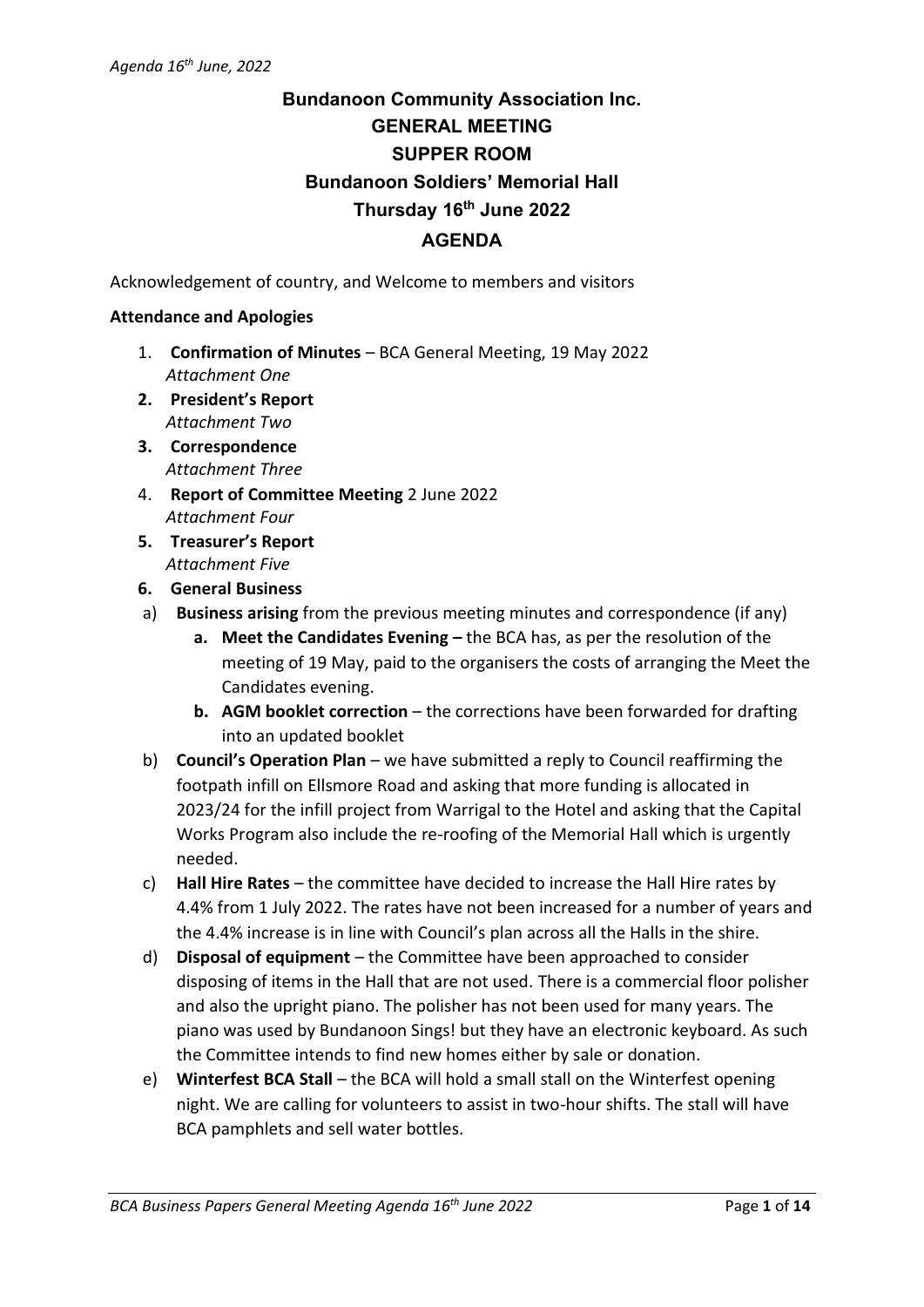- f) **Glow Worm Glen**  we are still waiting for a re-opening date to be provided from NPWS. We believe a re-opening celebration is called for. Do any members have suggestions for an event?
- g) **Erith Street / Penrose Road Overbridge** we have written to Wendy Tuckerman's office requesting a meeting with Transport for NSW, Council and herself to get an update on the planned bridge refurbishment and to request it is suitable for the increase in traffic volume and types.
- h) **Council "Greener Footprint" Fair** Council are holding a Greener Footprint Fair in Bowral on Saturday 25 June. We have offered to hold a stall to promote the Bundanoon on Tap and Bundanoon As Plastic Free as We Can Be initiatives. The Fair is focussing on inspiring people to take positive actions towards as greener footprint. If you would like to volunteer for an hour or two please let us know.
- i) **Jubilee Tree planting grant application** update to be provided.

## **7. Subcommittee Activities (or updates)**

- **a. Convenors Report** *Attachment Six*
- **b. Winterfest**  convenor James Fulford-Talbot to provide an update

## **8. Any Other Business or Announcements**

**9. Guest Speaker – Corinne Buxton**. Corinne is Council's Places Liaison Officer, a new role created to improve the communication between Council and the Villages. Some will have met Corinne at the recent Council "Listening Tour". She will be speaking about the role and how we can improve the relationship between Council and our community.

## **10. Refreshments**

## *Next meeting***:**

General Meeting, 20 July at 7.30pm in the Bundanoon Soldiers' Memorial Hall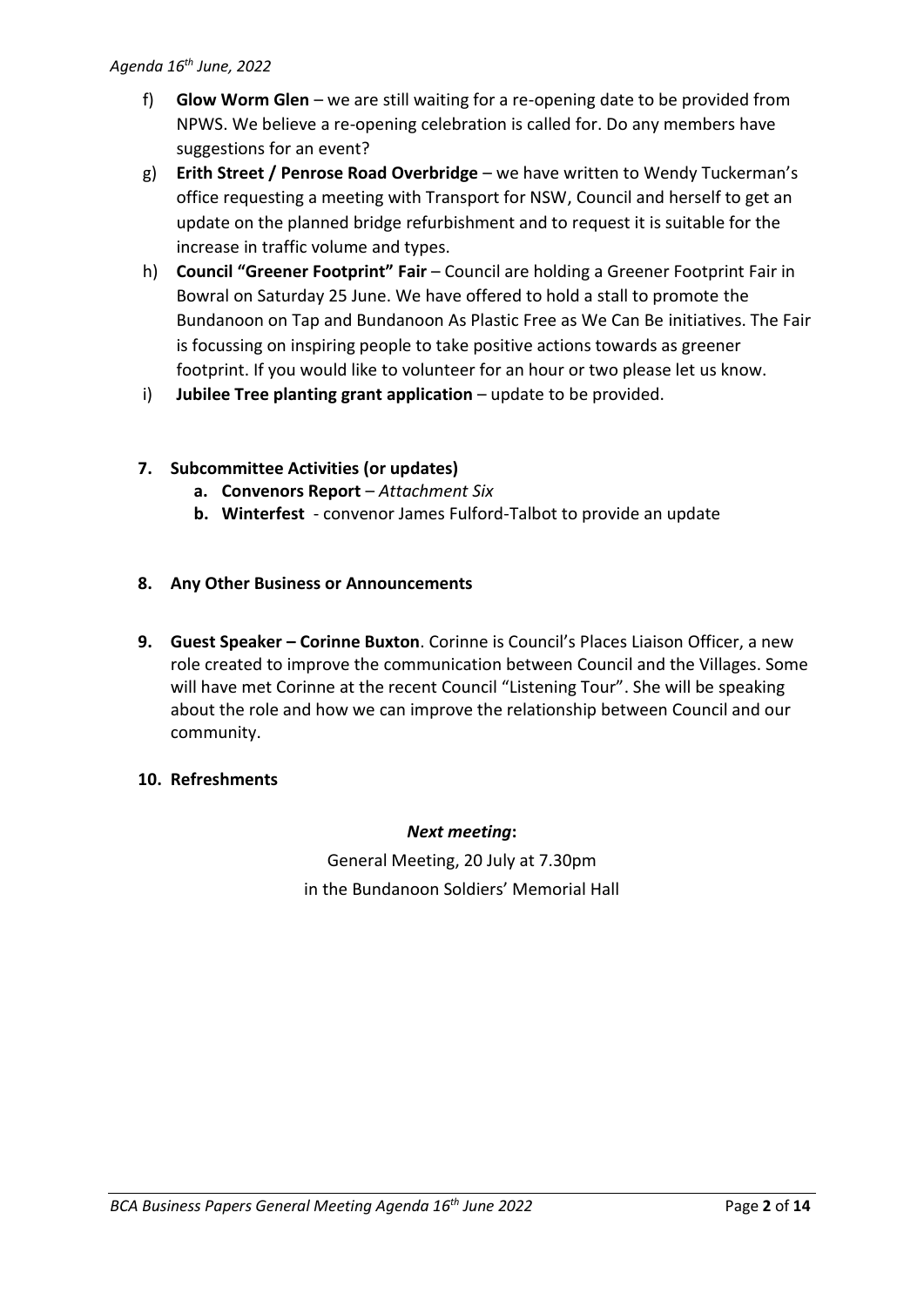## **DRAFT**

## **Bundanoon Community Association Inc. GENERAL MEETING Bundanoon Soldiers' Memorial Hall Thursday 19th May 2022 MINUTES**

Acknowledgement of country, and welcome to members and visitors

**Attendance:** 26 Members in attendance.

**Apologies:** Winsome Hall, Lyn Morehen, Ralph Clark, Pam Davies, Tony Strong, James Fulford-Talbot

**Minutes for the meeting**: Christine Janssen

Christine Miller questioned screening of Agenda at General Meetings.

Andy Carnahan (president) explained screening in the Supper Room was difficult and the Committee was attempting to save resources and improve engagement with all members by providing business papers electronically prior to the meetings.

- **1. Confirmation of Minutes** BCA General Meeting, 21<sup>st</sup> April 2022.
	- Proposed Trevor Wright, seconded Christine Miller
- **2. President's Report**
	- Tabled
- **3. Correspondence**

Tabled

- **4. Report of Committee Meeting 5th May 2022** Tabled
- **5. Treasurer's Report**

Tabled

Breakdown by sub-committee extended report.

Barry Miller asked why there were no expenses for Welcome Pack.

Pres. advised stock in hand was still being used.

 Barry Miller asked if pieces of equipment covered by grants were included in assets and depreciated. President advised question would go to Laterals.

## **6. General Business**

Business arising from the previous meeting minutes and correspondence (if any)

 a) **Meet the Candidates** – Event was successful attracting a good audience. Congratulations given to organisers. Comments were made about BCA not hosting event. Pres. advised this was the decision of the BCA committee and was notified to members electronically at April meeting. Future Meet the Candidates will be put to membership and request made for assistance. The meeting proposed the BCA sponsor the event by paying the costs of the organisers. Christine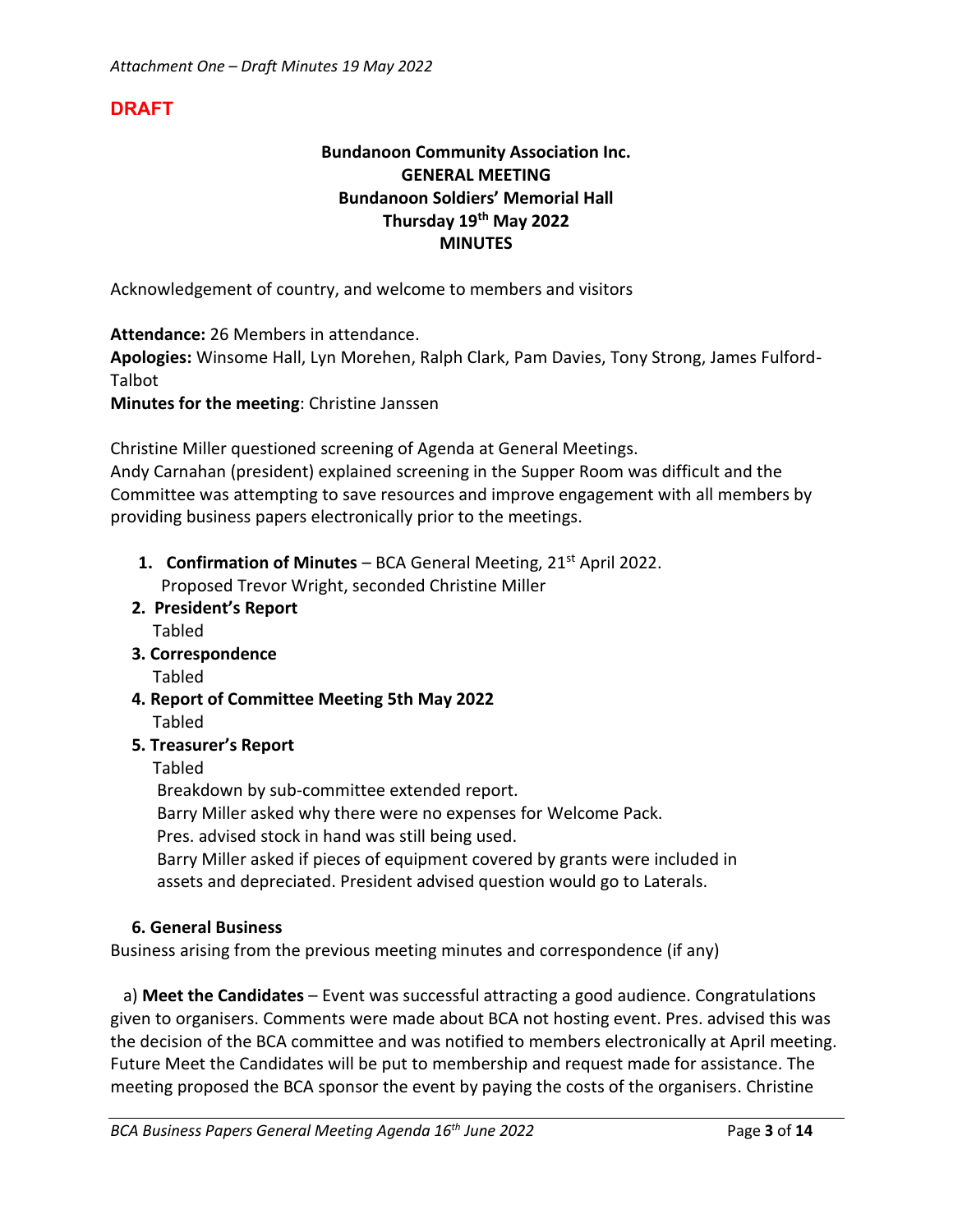Miller will provide itemised account to BCA. Rachael Russell moved BCA reimburse costs for the event. Seconded by Barry Miller. Carried

 b) **Errors in AGM booklet** – p35: sentence correction; p41: replace duplicate financial report. Pipes and Drums report included in addendum, and advised it was the 88<sup>th</sup> not 89<sup>th</sup> AGM. Note for 2023 AGM – corrections adopted at General Meeting and correct copy to be noted at 2023 AGM and updated booklet to go on BCA website.

Motion moved by Andy Carnahan. Seconded by Barry Miller. Carried

c) **Sale of alcohol in Memorial Hall** Pres. advised waiting for outcome from Uniting Church Property/WSC. Pres. clarified no RSA (Responsible Service of Alcohol) qualifications to *serve* liquor was required (per email received from Liquor & Gaming NSW Case No. 00654438)

d) **WSC Xmas funding – Council** has advised funding will be continued.

Ted Ayers suggested funding be extended to include other community groups. Leeanne Olsen suggested BCA contribute to funding and that BCA committee should mingle with attendees to enjoy the event rather than "staff" the event. Suggested date for event is  $23^{rd}$  December – to be discussed at June meeting.

## e) **WSC**

 i. **Footpath funding** – Council plan will hopefully include cover Ellsmore Rd but not Warrigal to the Hotel in 2022/23.

 ii. Lee Borrowdale requested approach to Council re new and upgraded lighting for entrance to the park. Pres. requested more information.

Pres. advised there would be an 'Operational Plan' meeting in the Hall in early June. Registration is required. Information to be circulated in Mailchimp.

f) **Memorial Hall** - Bruce Marshall advised there were two new handheld mikes, bringing the total to four, with three hanging mikes, which were used successfully for Crash Test Drama. Two lapel mikes are for the use of presenters. The Technical Assets Subcommittee were in the process of acquiring a sound desk with proceeds of grant. Bruce Marshall asked about the current low cost to hire the sound equipment with the upgrades. Leeanne Olsen advised the committee planned to discuss increase in fees and a bond to cover loss of mikes.

## **7. Sub-committee Activities**

- a. Arts Bundanoon Timothy Hones reported Music@10 had been successful
- b. Melting Pot Ted Ayers reported 80+ attended. Melting Pot wants to expand with a Theatre Club social group and guest speakers. First meeting 1/6 6.30pm. He also reported the workshop had been successful.
- c. Rex Cinema Stuart Reid advised grant application had been submitted to Community Partnerships for a new screen.
- d. JCG advised June issue to be delivered in first week. Very positive feedback being received about quality and community representation.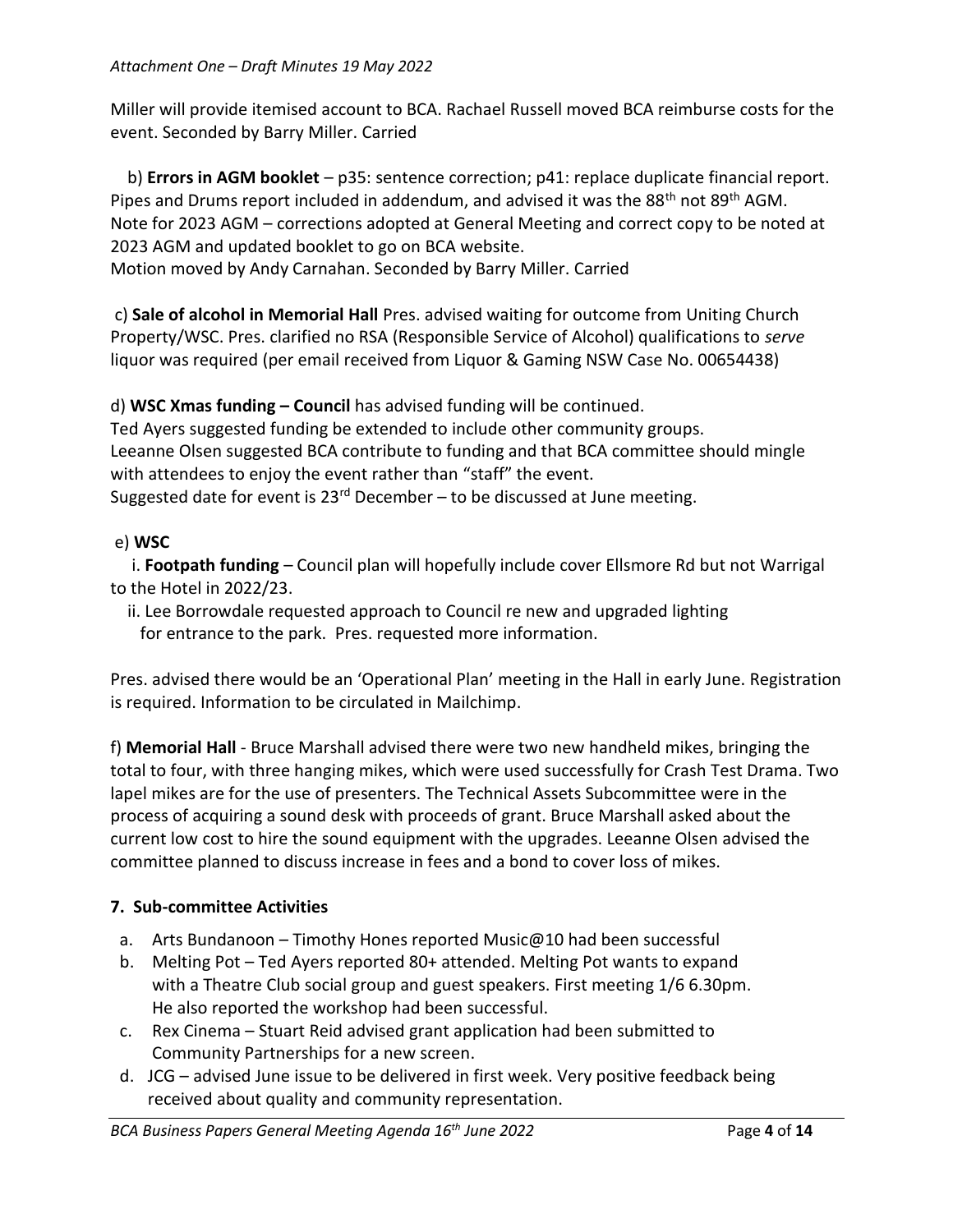Bruce Marshall asked why no convenor's reports were being included in Agenda. President advised committee would discuss.

Bruce Marshall advised submission for \$6,500 grant had been for Jubilee and he was waiting for response

### **Meeting closed at 9pm**

9. Guest Speaker – Stuart Reid of Reid Furniture

10. Refreshments

### **Next meeting:**

General Meeting, 16<sup>th</sup> June 7.30pm

in the Bundanoon Soldiers' Memorial

# President's Report 19 May 2022

This is usually tabled in the Business Papers, however the content of this report made it not possible as there were discussions going on after the papers were sent.

This report will be tabled and form part of the Meeting Minutes.

There has been considerable discussion within the Committee and input from members about the 'Meet the Candidates' event on 11<sup>th</sup> May.

There are three components to my report.

Firstly, the event did Bundanoon proud. Eight of the nine candidates attended and there was a large and attentive audience. It ran crisply and with good spirit from candidates and audience alike. It is a credit to the effort of the community members who organised the event. The committee, and I am sure the members congratulate the organisers.

Secondly, people have reported being surprised that it was not a BCA event as they had come to expect that the BCA always puts on 'Meet the Candidates'. While generally true, it is not always the case. The Committee made their decision and reported it to membership. There was no approach to the Committee to reconsider the decision.

The community and many members feel that meet the candidate events are important to Bundanoon. I can assure you the Committee has heard this very clearly. To that end, when an election at any level of government is called, the Committee will assume an event will be expected. If the Committee does not intend to organise the meeting, we will ask for a member or members to volunteer to coordinate the meeting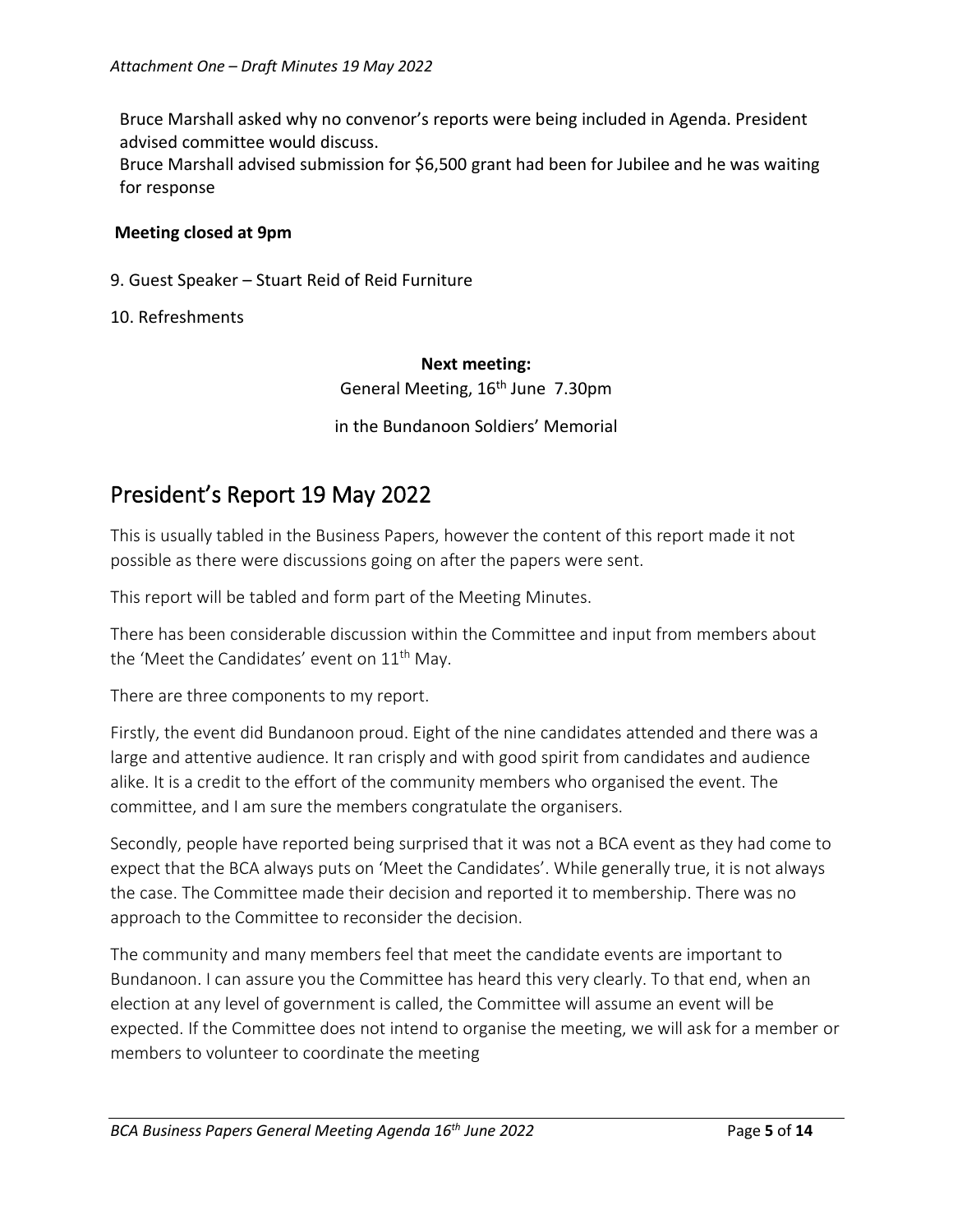### *Attachment One – Draft Minutes 19 May 2022*

Lastly, the Committee have been discussing the event with respect to the expenses incurred by the organisers. We suggest, and hope the membership agree, that the BCA match the \$535 donations that were received on the night as a gesture of thanks on behalf of the Committee and the membership.

So to conclude my report, congratulations and thank you to the organisers, the Committee have heard that the BCA should always run meet the candidate evenings and we suggest the BCA make a contribution of \$535 to the organisers.

## End of draft minutes for General Meeting 19 May 2022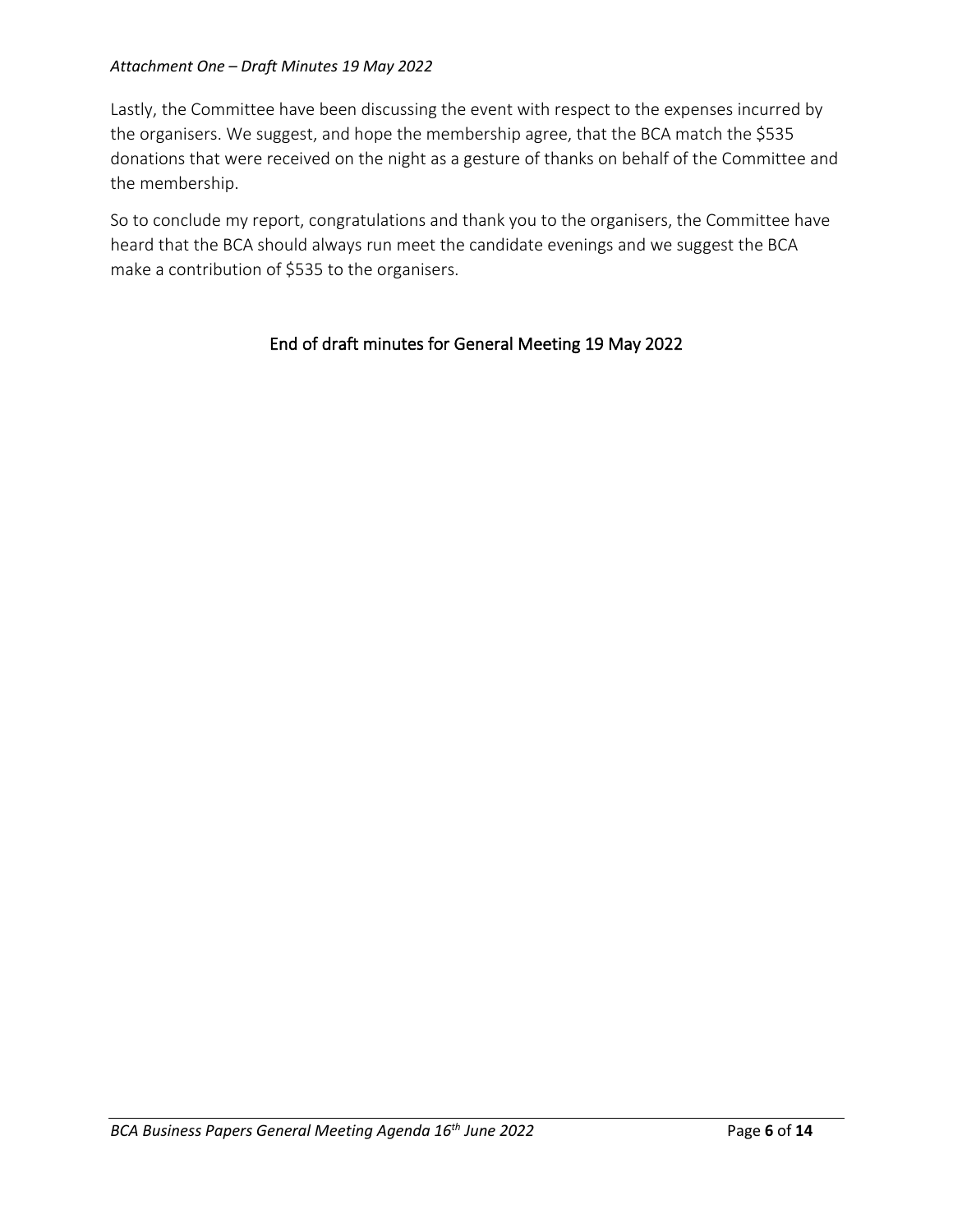# President's Report 16 June 2022

Winterfest is just around the corner, and we are all hoping for kind weather. The move to the school provides many advantages – plenty of undercover, accessible, well-lit and plenty of allweather surfaces. The Winterfest Committee have worked very hard to bring this loved community event back after the Covid-19 delay of 2020 and 2021.

Response, Recovery & Resilience Expo – Wingecarribee and Wollondilly Councils presented this major event at the Mittagong RSL on 3 and 4 May. I attended this on Tuesday 3 May. It was an excellent event but missed the mark in attendees. Most attendees were exhibitors and there were almost no community attendees. I have provided this feedback and offered to assist in future expos. Council is appointing a resilience officer which may assist with future events.

We have submitted a grant application for a new screen and projector as part of the Community Building Partnership scheme. If unsuccessful we will apply in August for the Creative Capital Grant.

Grants play an important part for Community Associations. The Technical Assets subcommittee recently acquitted a grant that supplied new microphones and equipment to assist with guest speakers.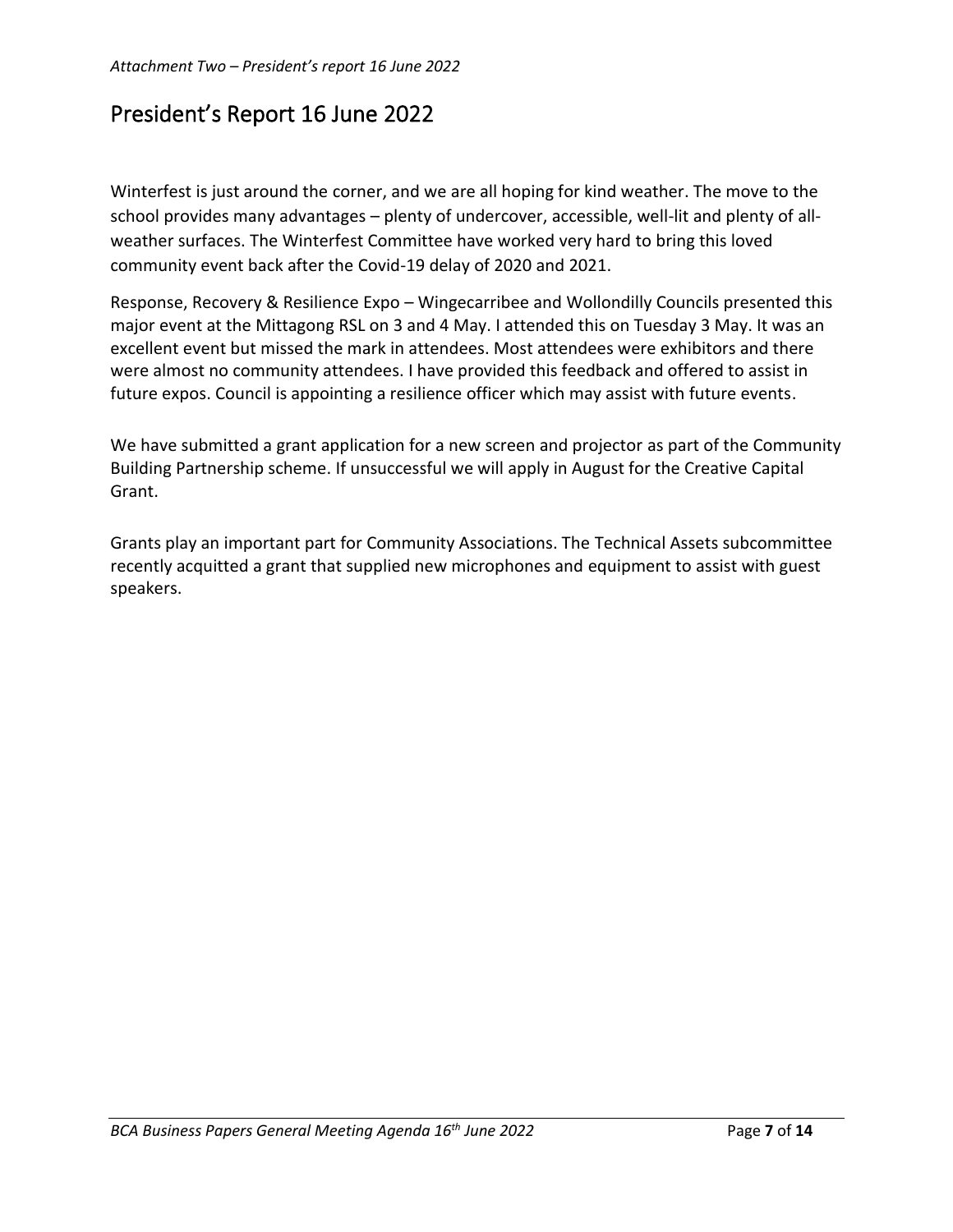## **CORRESPONDENCE**

This is a summary of correspondence received up to the Committee Meeting of 2 June 2022.

- a) Stage mics in Hall quotes and purchase from Luminous. Part of Council Grant
- b) Lock box approvals, insurances, forms, installation between Council, contractors
- c) Rexeen Garry potential "arts trail" in Bundanoon. Insurance, involvement of others on committee
- d) Powerhouse finalising deed of agreement for the two Camelbak bottles
- e) Lock to lower Hall door Council
- f) Heart of the Nation Project mapping AEDs. BDCU and Greg Page.
- g) Onemusic clarifying licence for performing/copying music for BCA not just Bundanoon Sings!
- h) Footpaths being asked why Penrose Road was not in proposal
- i) Council water damage to BCA records in Supper Room, leaks in roof, damaged ceilings
- j) Fair Trading asking what annual reports we need to lodge and updating Public Officer contact
- k) Sale of alcohol in the Hall. History Group, Uniting Church, Council
- l) RestartaHeart using their images in our training materials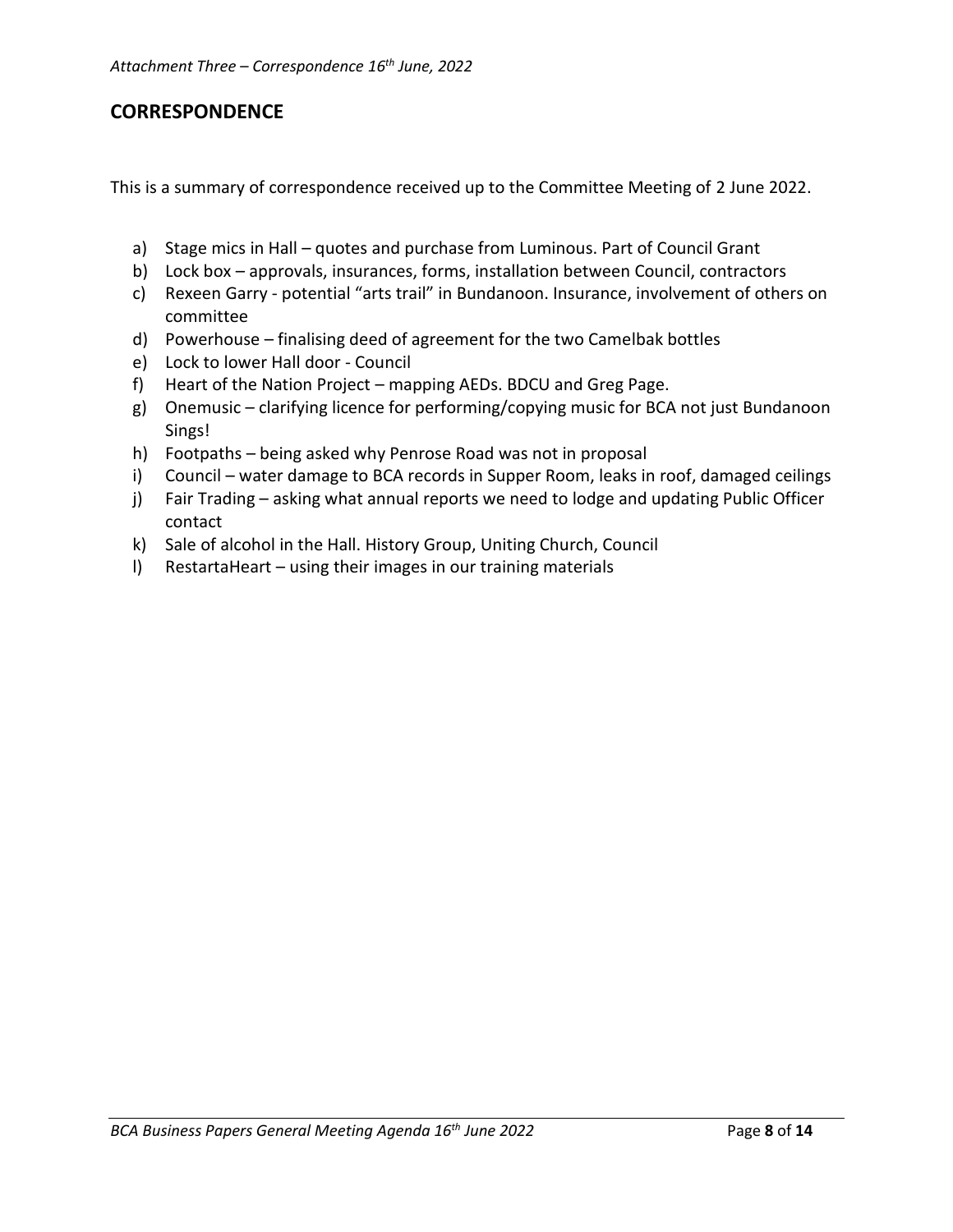## **COMMITTEE UPDATE – June 2022**

The Committee met on June 2. Below are items provided for information or comment that were discussed or decided that are not in the business for this general meeting. If you have any questions or would like clarification, please raise this at the end of general business.

**New Convenors and Convenors meeting.** New convenors meeting – was held Friday 6 May in Supper Room. Timothy Hone (Arts Bundanoon), Greg Olsen (Plastic Free), Lyndell Giuliano (Hall), Ted Ayres (Melting Pot), Robin Coombes (Garden Ramble), Jeff Appleton (Pipes and Drums) attended.

**Winterfest change of location –** The opening night has moved to Bundanoon Public School due to concerns about the ground condition at the Oval.

**Subcommittee reports** – the Secretary has offered to contact subcommittees to submit their reports to the General Meeting.

**Wash my Soul movie** – the Committee agreed to fund the cost of the movie as the BCA NAIDOC week contribution. It will be held on 23 August 2022 as NAIDOC week falls on Winterfest week. All proceeds from admission will go to the Save the Children "our yarning" project that Huw Kingston is a part of.

**General Events** – the committee is keen to organise events to bring members, new residents and residents together. Suggestions are welcomed.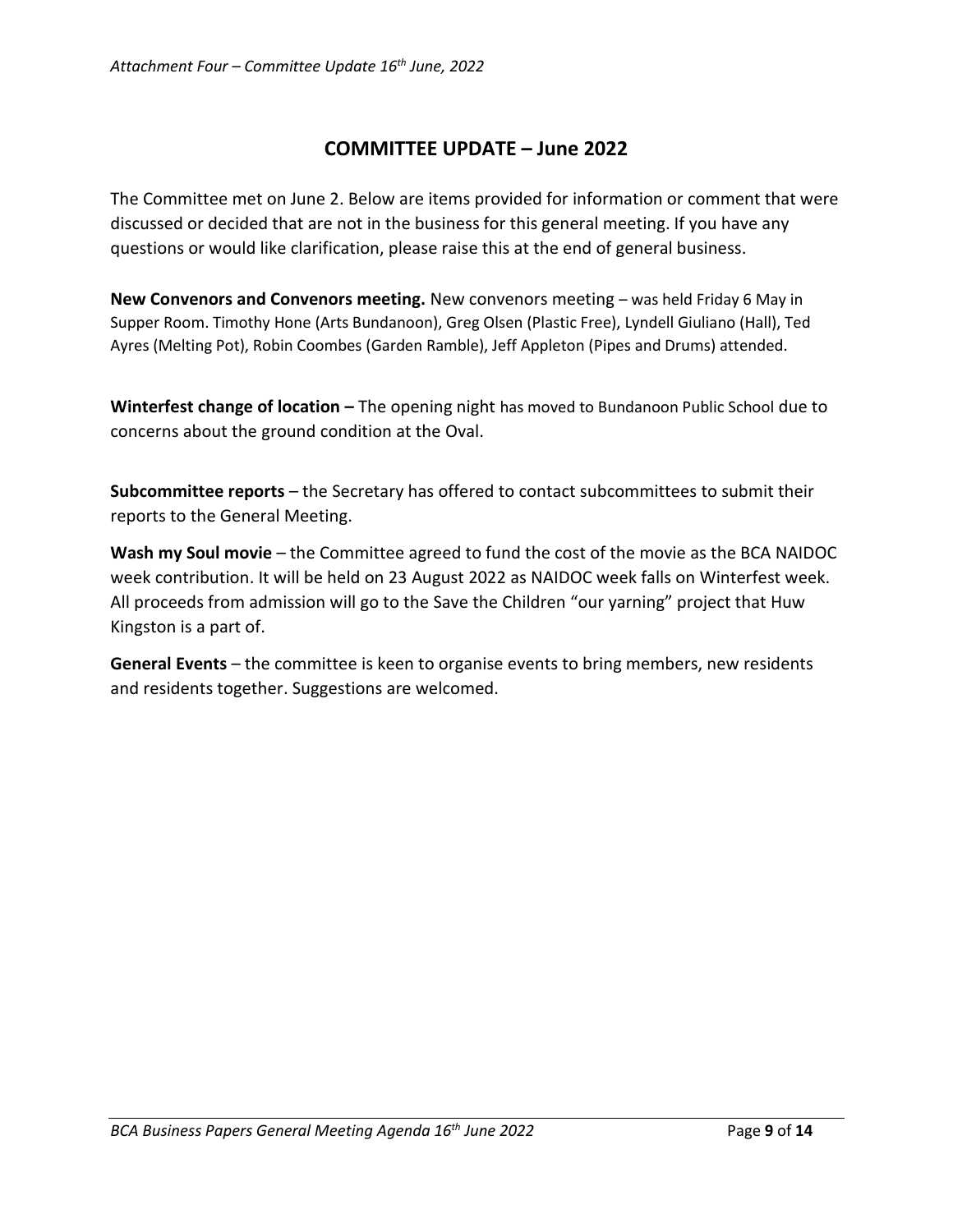## **TREASURER'S REPORT**

# **Profit and Loss YTD to 15 June 2022 Breakdown by subcommittee**

|                                       |             | Total   | <b>T</b> otal   |                                 |
|---------------------------------------|-------------|---------|-----------------|---------------------------------|
|                                       | Gross       | Other   | Operating       |                                 |
|                                       | Profit      | Income  | <b>Expenses</b> | Net Profit                      |
| Administration                        | \$6,083.74  | \$44.81 |                 | $$13,553.06$ -\$7,424.51        |
| Bundanoon - Plastic Free As We Can Be |             |         | \$50.69         | $- $50.69$                      |
| Bundanoon on Tap                      | \$101.82    |         |                 | \$101.82                        |
| Bundanoon Pipes & Drums               | \$300.00    |         | \$207.27        | \$92.73                         |
| Bundanoon Sings!                      |             |         | \$261.44        | $-$261.44$                      |
| <b>Bundanoon Ukesters</b>             |             |         |                 |                                 |
| De Meyrick Reserve                    |             |         |                 |                                 |
| Garden Ramble                         |             |         | \$485.26        | $-$ \$485.26                    |
| Glow Worm Glen Track                  |             |         |                 |                                 |
| <b>Green Team</b>                     |             |         | \$714.50        | $- $714.50$                     |
| Hall (Soldiers' Memorial Hall)        | \$8,878.62  |         | \$4,512.23      | \$4,366.39                      |
| <b>Hall Technical Assets</b>          |             |         | \$49.99         | $-$49.99$                       |
| JCG Jordan's Crossing Gazette         | \$18,088.77 |         | \$10,204.98     | \$7,883.79                      |
| Leaver Park                           |             |         |                 |                                 |
| <b>Melting Pot Theatre</b>            | \$8,633.98  |         | \$6,024.30      | \$2,609.68                      |
| Membership                            | \$486.56    |         |                 | \$486.56                        |
| Music at 10                           | \$2,864.03  |         | \$5,236.37      | $-$2,372.34$                    |
| <b>Needle and Natters</b>             |             |         |                 |                                 |
| <b>Rex Cinema</b>                     | \$1,073.16  |         | \$910.72        | \$162.44                        |
| <b>Welcome Packs</b>                  |             |         |                 |                                 |
| Winterfest                            | \$12,752.73 | \$11.38 |                 | \$2,334.96 \$10,429.15          |
| Unassigned                            | \$669.61    |         | \$10.92         | \$658.69                        |
| Total                                 | \$59,933.02 |         |                 | \$56.19 \$44,556.69 \$15,432.52 |

NB Music at 10 - \$2,529.50 Trybooking transfers to come - position is \$157.16 positive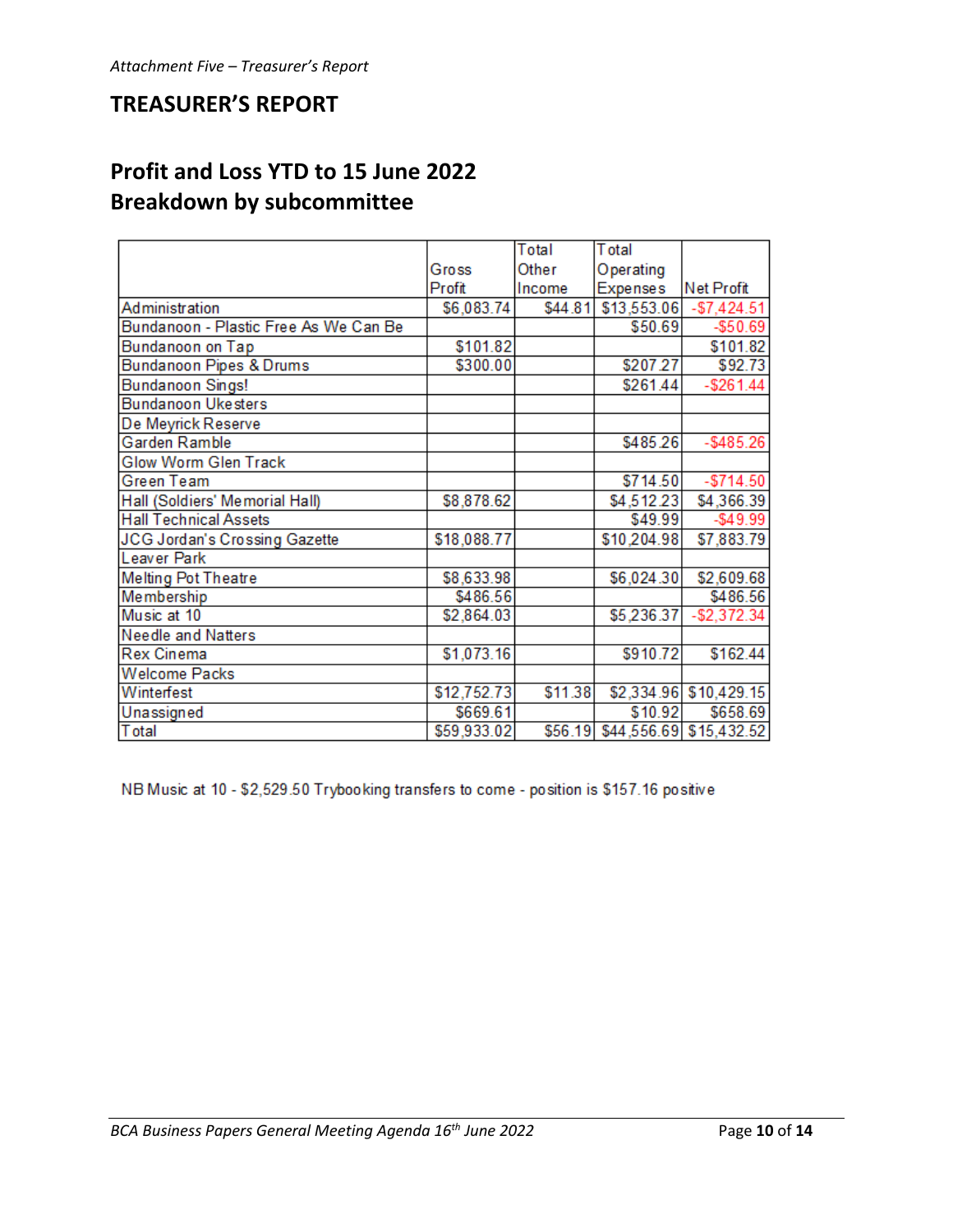Below are subcommittee reports received to 14 June. Thanks to the convenors for supplying.

## **CONVENOR'S REPORTS JUNE 2022**

### **ARTS BUNDANOON**

Music@10

Our June concert with The Nano Symphony saw a slight downturn in audience numbers (probably due to the cold and wind), however the music, a combination of piano viola and clarinet was wonderful especially the middle section with their own compositions – Full Circle, Adieu and Nas.

July's concert on Saturday 9<sup>th</sup> features baritone Emillio Mancia accompanied on piano by Gerard Nicholls – it will be interesting to hear the Hall filled with the sonorous tones of the voice.

The 2023 calendar is well underway with another year of artists.

*Timothy Hone*

### **BUNDANOON BUSHCARE GROUP**

The next Bundanoon Bushcare Group morning is Tuesday June 28th, 0900, at the Bundanoon Cemetery, enter off Ferndale Road. All are welcome. Just bring your morning tea. Council provides all tools and necessary bits and pieces.

We are excited that in the near future we will be working again at Glow Worm Glen track.

Currently WSC have completed their report regarding the track's condition and what is likely ahead, and as soon as National Parks complete their report, our monthly Bush Regeneration will be in either immediate Bundanoon vicinities or again, at the Glow Worm Glen track area.

Dates ahead are July 26th, August 23rd and September 27th.

*Christine Rowell-Miller*

### **THE GREEN TEAM**

The Green Team are winding down for a well-earned break during the next couple of months. It has been a trying time dealing with rain-soaked ground and cancelled working bees due to the unprecedented weather. I am always amazed when we get twelve to fifteen cheerful people turning up to work in drizzling rain and quite early morning starts. It hasn't been much fun sloshing about in long wet grass.

We recently planted about four hundred daffodil bulbs to top up some losses through the year and we will be planting 200 bluebell bulbs this month.

*BCA Business Papers General Meeting Agenda 16th June 2022* Page **11** of **14**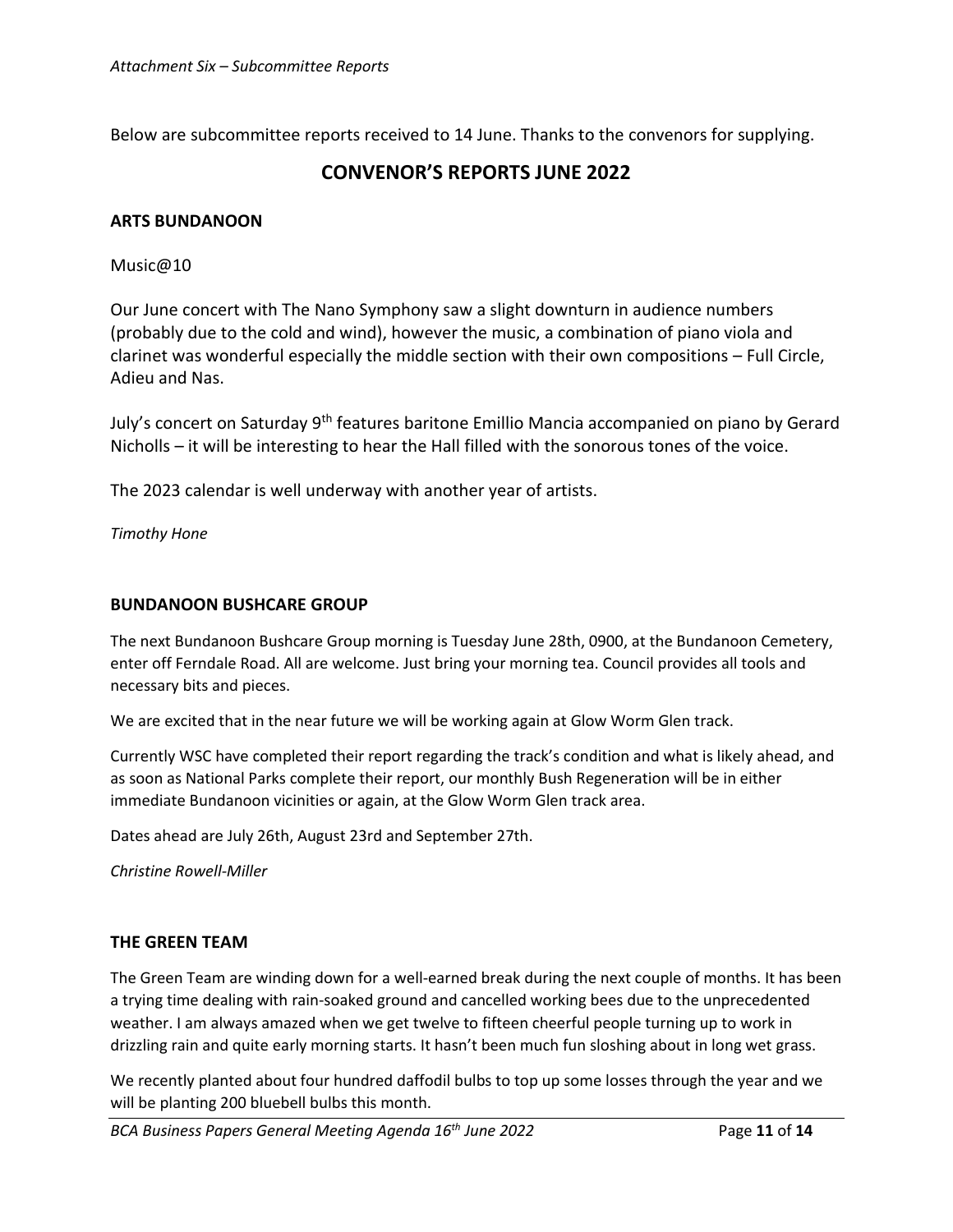### *Attachment Six – Subcommittee Reports*

There should be a bit of colour to cheer us through winter.

I would like to thank Lyn Moorhen for her article in JCG this month about our efforts on the railway embankment. It's not an easy area to look after. State Rail are looking for a contractor to help us with some of the heavier work but so far we have not had much luck.

*John White* 

### **THE HALL**

The Hall has new locks on both the Supper Room door and the Main Doors. The Main Doors now being accessible independently from the Supper Room doors will allow Hall Hirers and users to access the Main Hall without needing to go through the Supper Room. The new lock on the Main Hall doors is thanks to Andy - President, and contacts with WSC.

The Hall had a cleanout on the Easter Weekend taking days to empty the cupboards on stage right, the cupboards in the Supper Room, and 'Pantry'. We discovered there was a slow leak from the tin roof above one of the high cupboards in the Supper Room which unfortunately destroyed some historical paperwork. The good news was that a dozen small handmade Scarecrows were discovered (at least 15 years old) and were handed over to Lions for their scarecrow competition.

WSC repaired the leak in the roof and another one in the Pantry and exhaust fan.

Old historical signs and paraphernalia were found and all sub-committee convenors were given the opportunity to claim these items pertinent to their sub-committees.

A Supper Room 'Garage' sale was then held on Easter Sunday and grossed over \$700 from surplus/obsolete items.

Cleaning out the cupboards was done to give sub-committees more storage.

The Hall has now only biodegradable bin liners and biodegradable plastic wrap. These items complement the BCA's ethos (and new sub-committee) to be as 'Plastic-free as we can be'.

A key lock-box has been installed at the entrance to the Main Hall, sitting beside the AED. This lock-box with a changing code will be given out to the hirers. This will help assist the Hall Convenor, Hall Willing Workers and the Hall Hire convenor as the hirer can access the key, use the key for their booking, and then replace the key after their event. It eliminates the need for us to meet with the hirer after the event, especially late at night.

A 'Lost and Found' box has been installed in the upper kitchen, accessible to all hall users. Items are dated and kept for six weeks then moved on to either a charity or the bin.

*Lyndell Giuliano*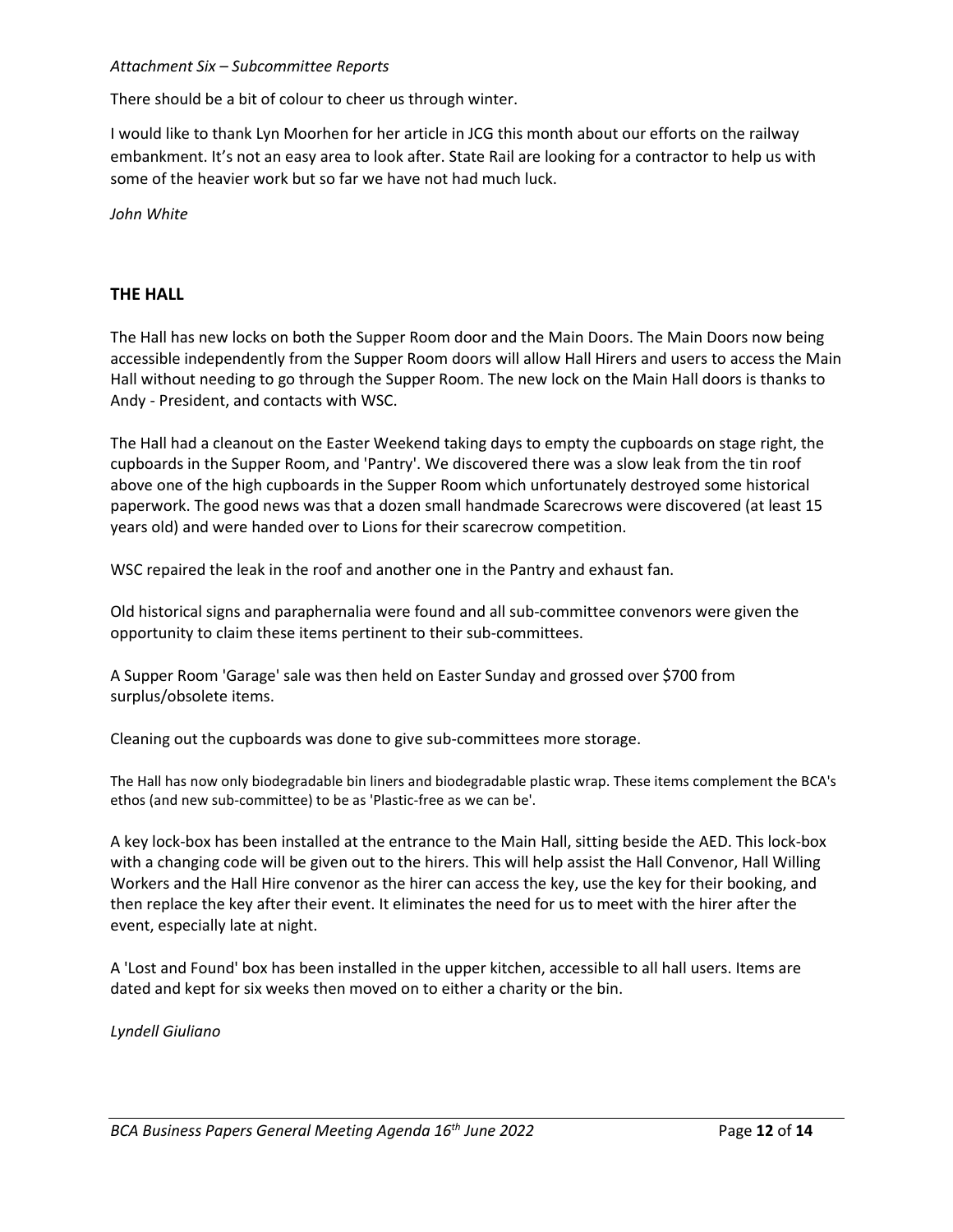### *Attachment Six – Subcommittee Reports*

### **JCG**

June issue has received a lot of positive feedback and I'm getting more emails with suggestions and articles from new readers of all ages – a very happy situation.

I've received an email suggesting that JCG nominate for a Community Award and this will be discussed with the committee.

*The Community Achievement Awards started in 2002 as the Regional Achievement and Community Awards, and are designed to encourage, acknowledge and reward the valuable contributions that individuals, communities and businesses make throughout regional and rural NSW & The ACT. These awards aim to recognise their success and achievements, which contribute to making regional NSW & The ACT a better place.*

As ever, thanks to my incredible team for continuing to work together to bring stories to our community and beyond.

*Christine Janssen*

### **MELTING POT THEATRE**

### SING-A-LONG-A SOUND OF MUSIC

Melting Pot Theatre, The Rex Cinema, and Winterfest present Sing-A-Long Sound of Music. A family-friendly afternoon featuring the iconic movie, now with an added bouncing ball and the lyrics of all your favourite songs. Melting Pot Theatre will have a troupe of actors in costume to encourage the audience to join in. There'll be a special guest performance featuring a number of lifesize goats and puppets. The afternoon is bound to be a good laugh and you can stay back after the show for a glass of wine.

'Sing-A-Long Sound of Music' Sunday 3 July doors open 3pm, singing starts 3:15pm.

### THEATRE CLUB

MPT has created a monthly club for people who love theatre, go to the theatre and who are interested in all aspects of theatre craft. It's a bit like a book club except it's all about theatre. We had our first meeting (1/6/22) which was a great success. Our guest speaker (Alisha Elbourne) gave us a great presentation about her and her husband's work in the world of puppetry including their tour and work at OFF rue & salle - Festival Mondial des Théâtres de Marionnettes in France.

Theatre Club is planning two outings. The first is to see Henry the V (the play shot as a movie by the National Theatre UK) at the Empire Theatre on Saturday 25 June. Then our next outing is to see Mother & Son at Moss Vale Services Club. Then at our next meeting, we can review and discuss the plays. Our regular dates going forward will be the last Thursday of the month starting 28th July. Our special guest speaker for July is Danita Phalan and her experience as a props designer, maker, and handler

### *Ted Ayers*